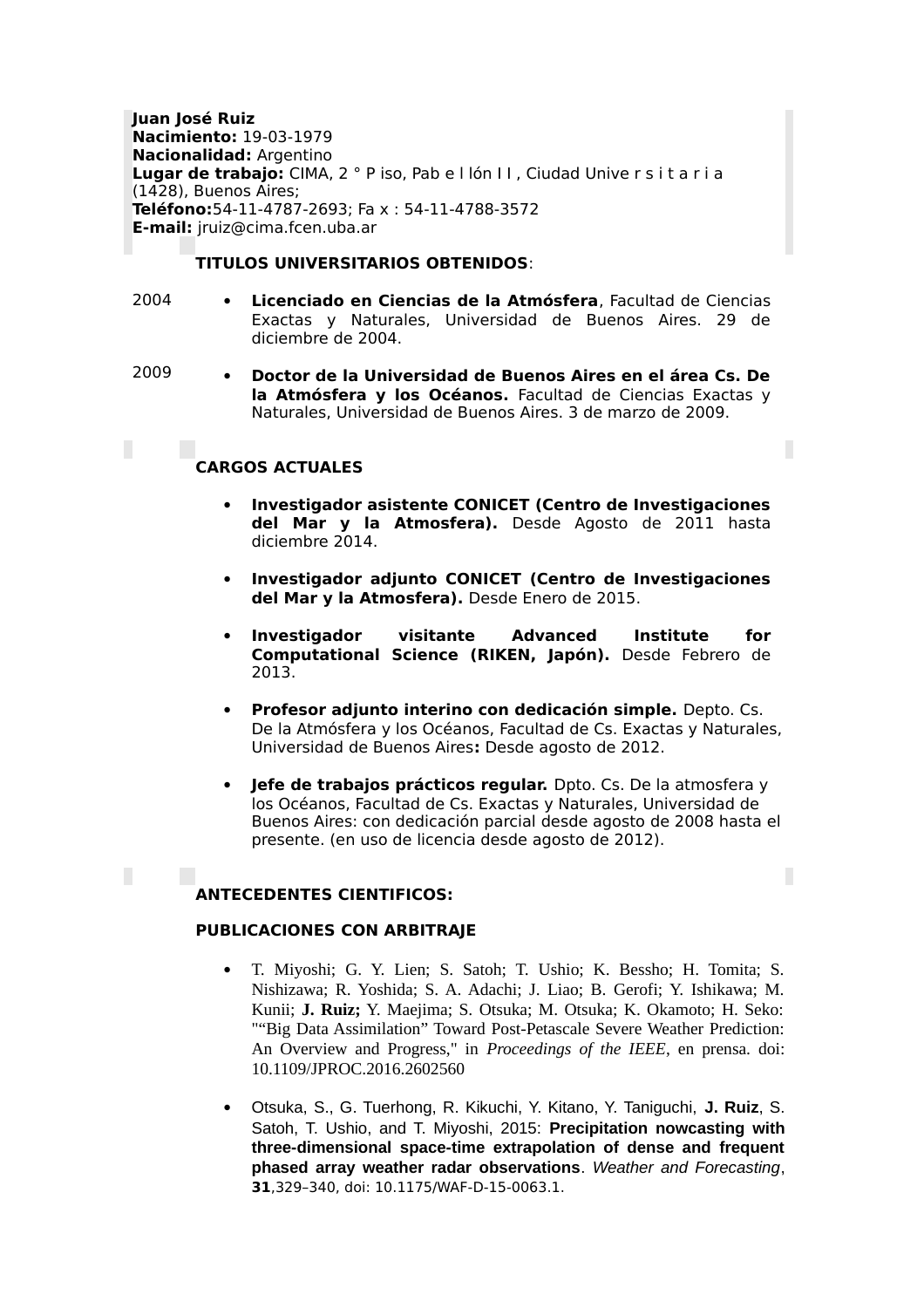- Pulido M., Scheffler G., **Ruiz J**., Luccini M. and Tandeo P., 2016: Estimation of the functional form of subgrid-scale parametrization using ensemble-based data assimilation: a simple model experiment. Quaterly Journal of the Royal Meteorological Society. 2016 in press.
- Miyoshi T., Kunii M., **Ruiz J**., Lien G-Y, Satoh S., Ushio T., Bessho K., Seko H., Tomita H., Ishikawa Y, 2016: **"Big Data Assimilation" revolutionizing severe weather prediction.** Bulletin of the American Meteorological Society. 2016, ,**97**, 1347–1354, doi: 10.1175/BAMS-D-15- 00144.1.
- Dillon M. E., García Skabar Y., **J. Ruiz,** Kalnay E., Collini E., Echevarría P., Saucedo M., Miyoshi T. and Kunii M.: **Application of the WRF-LETKF Data Assimilation System over Southern South America: Sensitivity to model physics**. Weather and Forecasting, doi: [http://dx.](http://dx.doi.org/10.1175/WAF-D-14-00157.1) [doi.org/10.1175/WAF-D-14-00157.1](http://dx.doi.org/10.1175/WAF-D-14-00157.1), 2016.
- Alexis Hannart, A. Carrassi, M. Bocquet, M. Ghil, P. Naveau, M. Pulido, **J. Ruiz** and P. Tandeo, 2016: **DADA: Data Assimilation for the detection and attribution of weather and climate-related events**. Climatic Change, 2016, 136, 155. doi:10.1007/s10584- 016-1595-3
- **J. Ruiz;** Takemasa Miyoshi; Shinsuke Satoh; Tomoo Ushio. **A Quality Control Algorithm for the Osaka Phased Array Weather Radar**. SOLA.: METEOROLOGICAL SOC JPN. 2015, 11, 48-52.
- Cynthia Matsudo, Yanina García Skabar, **J. Ruiz**, Luciano Vidal y Paola Salio. **Verification of WRF-ARW convective-resolving forecasts over Southeastern South America.** MAUSAM.: INDIA METEOROLOGICAL DEPT. 2015, 66, 445-456.
- Alexandra Diehl, Leandro Pelorosso, C. Delrieux, Celeste Saulo, **J. Ruiz,** M. E. Groller and S. Bruckner. **Visual Analysis of Spatio-Temporal Data: Applications in Weather Forecast.** COMPUTER GRAPHICS FORUM. Londres: WILEY-BLACKWELL PUBLISHING, INC. 2015, 34, 381-390.
- **Ruiz, J.** and M. Pulido, 2015: **Parameter estimation using ensemble-based data assimilation in the presence of model error**. Monthly Weather Review, 143, 1568-1582.
- **J. Ruiz,** Manuel Pulido y Takemasa Miyoshi, 2013**: Estimating model parameters with ensemble-based data assimilation: Parameter covariance treatment.** Journal of the Meteorological Society of Japan. In press.
- **J. Ruiz**, M. Pulido, and T. Miyoshi, 2013: **Estimating model parameters with ensemble-based data assimilation: A review**. J. Meteorol. Soc. Japan,**91**, 79-99[.doi:10.2151/jmsj.2013-](http://dx.doi.org/10.2151/jmsj.2013-201) [201](http://dx.doi.org/10.2151/jmsj.2013-201) (invited article)
- Cynthia Matsudo, Yanina Garcia Skabar, Lorena Ferreira, **J. Ruiz,** Paola Salio y Matilde Nicolini: **Sistema de pronóstico experimental en alta resolución con el modelo BRAMS**. 2013, Meteorológica. 38, 53-68.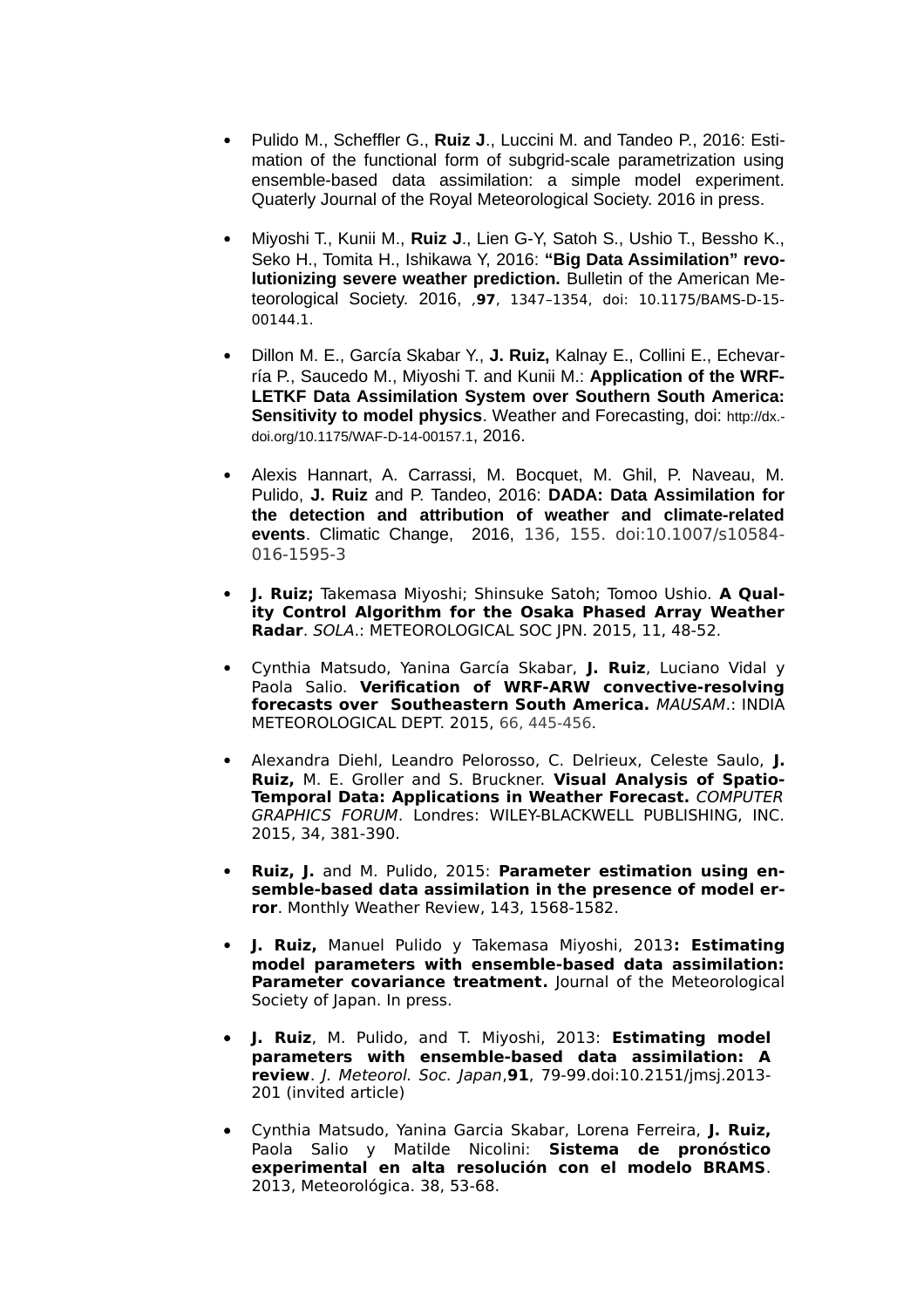- **J. Ruiz,** Celeste Saulo y Eugenia Kalnay. **How sensitive are probabilistic precipitation forecast to the choice of calibration algorithms and the ensemble generation method? Part II: Sensitivity to the ensemble generation methods.** 2012, Meteorological Applications, **19**, 314-324.
- **J. Ruiz** y Celeste Saulo. **How sensitive are probabilistic precipitation forecast to the choice of calibration algorithms and the ensemble generation method? Part I: Sensitivity to the calibration methods.** 2012, Meteorological Applications, **19**, 302-313
- Patricia Blatter, Manuel Pulido y **J. Ruiz**. **El impacto de la deforestacion en las precipitaciones en la region Nordeste del pais.** Anales de la Asociacion Fisica Argentina. 2011, Vol 22, No 1.101-104.
- Soledad Cardazzo, **J. Ruiz** y Celeste Saulo. **Calibracion de los pronosticos probabilisticos de precipitacion derivados de un ensamble multi-modelo utlizando diferentes metodologias.** 2010 Meteorologica, 35, 41-52.
- **J. Ruiz,** Celeste Saulo y Julia Nogues-Paegle. **WRF Model Sensitivity to choice of parameterization over South America: Evaluation Against Surface Observations.** MONTHLY WEATHER REVIEW. Boston: AMER METEOROLOGICAL SOC. 2010 vol.138 n°8. P3342 – 3355.
- Celeste Saulo, Lorena Ferreira, Julia Nogues-Paegle, Marcelo Seluchi y **J. Ruiz**: **Land-Atmosphere interactions during a Northwestern Argentina Low event.** MONTHLY WEATHER REVIEW. Boston: AMER METEOROLOGICAL SOC. 2010 vol.138 n°7. P2481 – 2498.
- C. Saulo, S. Cardazzo, **J. Ruiz**, C. Campetella y A. Rolla: **El sistema de pronóstico experimental del centro de investigaciones del mar y la atmósfera**, 2009. Meteorológica. 33, 83-97
- **J. Ruiz,** 2009: **Verificación y calibración de las estimaciones de precipitación CMORPH durante el SALLJEX**. Revista Brasilera de Meteorología. , 24, 473-488.
- **J. Ruiz,** C. Saulo y E. Kalnay, 2009: **Comparison of methods to generate probabilistic quantitative precipitation forecast over South America**. Weather and Forecasting, 24, 319-336.
- Saulo, C., **J. Ruiz** and Y. García Skabar: **Synergism between the low level jet and organized convection at its exit region**, 2007. Monthly Weather Review, 135, 1310-1326.
- J. Ruiz, C. Saulo, Y. García Skabar y P. Salio, 2007: **Evaluación de la representación del entorno sinóptico y la estructura interna de un sistema convectivo de mesoescala utilizando el modelo RAMS**. Meteorologica , 31, 13-35.
- P. Salio, C. Campetella, **J. Ruiz,** Y. García Skabar y M. Nicolini,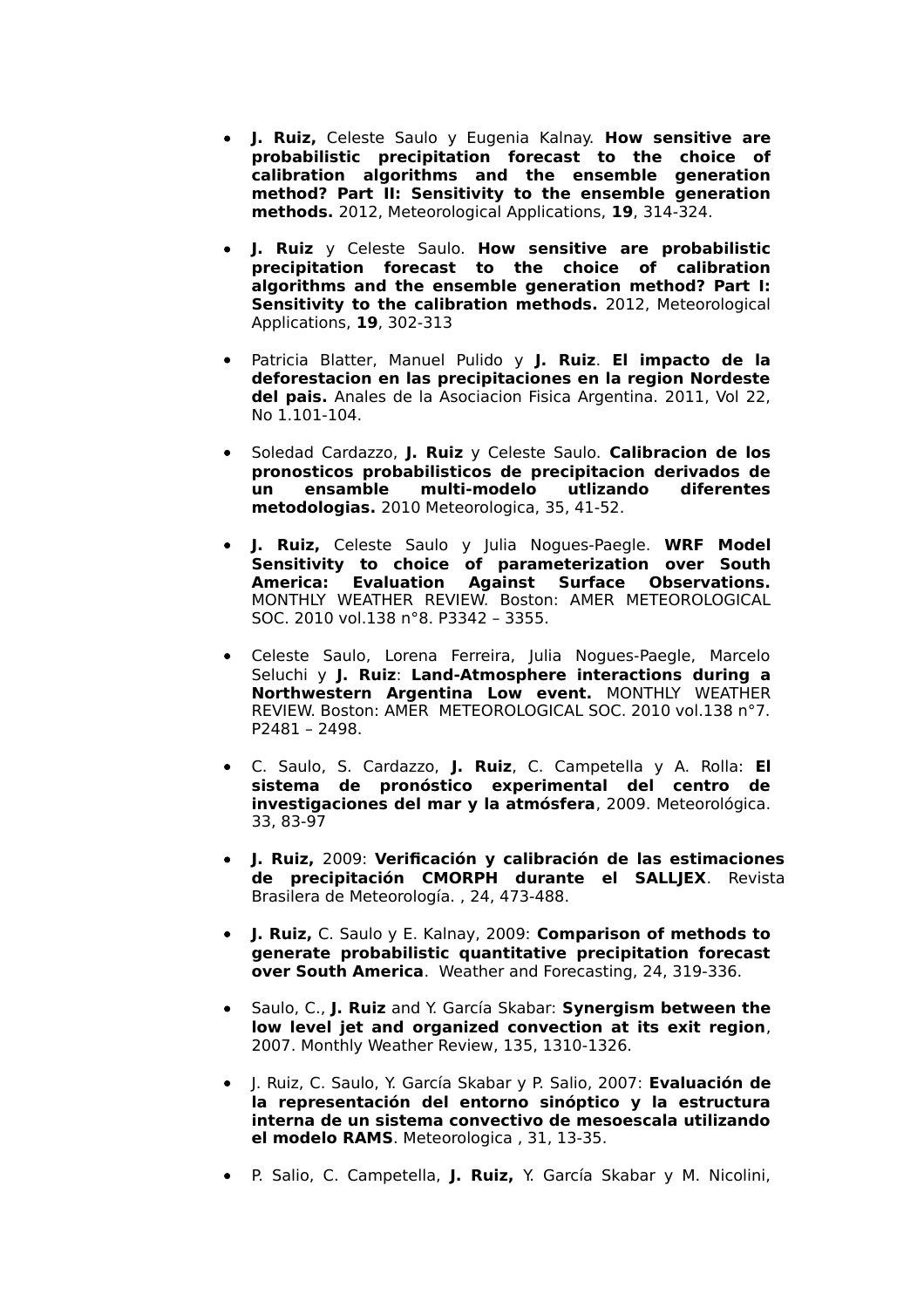2007: **Nevada en la costa bonaerense: Un caso de estudio**. Meteorologica 13, 67-84.

# **CAPÍTULOS DE LIBROS**

 Pierre Tandeo, Pierre Ailliot, **Juan Ruiz**, Alexis Hannart, Bertrand Chapron, Anne Cuzol, Valerie Monbet, Robert Easton, Ronan Fablet: **Combining analog method and ensemble data assimilation: application to the Lorenz-63 chaotic system**. Machine Learning and Data Mining Approaches to Climate Science: Springer. 2015. p1 - 10. isbn 978-3-319-17220-0

# **PRESENTACIONES EN REUNIONES CIENTÍFICAS**

• Masaru Kunii, Juan Ruiz, Guo-Yuan Lien, Tomoo Ushio, Shinsuke Satoh, Kotaro Bessho, Hiromu Seko, Takemasa Miyoshi. 30-second-update ensemble Kalman filter experiments using JMA-NHM at a 100-m resolution. Japón. Kobe. 2014. Simposio. The Fifth AICS International Symposium. RIKEN Advanced Center for Computational Science. (presentación en poster)

• Shigenori Otsuka, Gulambaer Tuerhong, Juan Ruiz, R. Kikuchi, Y. Kitano, Y. Taniguchi, Takemasa Miyoshi. Precipitation nowcasting with a new three-dimensional super-rapid phased array weather radar. Japón. Kobe. 2015. Simposio. The 4th International Symposium on Data Assimilation, Kobe. RIKEN Advanced Center for Computational Science. (presentación en poster)

• Gulambaer Tuerhong, Shigenori Otsuka, Juan Ruiz, R. Kikuchi, Y. Kitano, Y. Taniguchi, Takemasa Miyoshi. Short term forecasting for precipitation by utilizing a new three-dimensional super-rapid phased array weather radar data. Japón. Kobe. 2014. Simposio. The Fifth AICS International Symposium. RIKEN Advanced Center for Computational Science. (presentación en poster)

• Juan Ruiz, Takemasa Miyoshi and Masaru Kunii, How do model error and localization approaches affect model parameter estimation in the LETKF?, WWOSC 2014, Montreal, August 2014. (presentación oral)

• Takemasa Miyoshi, Masaru Kunii, Juan Ruiz, Hiromu Seko, Shinsuke Satoh, Tomoo Ushio, Yutaka Ishikawa, Hirofumi Tomita, Kotaro Bessho: Recent activities on "Big Data Assimilation" in Japan, WWOSC 2014, Montreal, August 2014. (presentación oral a cargo del primer autor)

• Maria Eugenia Dillon, Juan Ruiz, Yanina Garcia Skabar, Estela Collini, Eugenia Kalnay, Takemasa Miyoshi and Masaru Kunii: Application of the WRF-LETKF System over Argentina: a Case Study 6Th WMO-Data Assimilation Symopsium. Maryland, October 2013. (presentación oral a cargo de la primera autora).

• Juan Ruiz, Takemasa Miyoshi and Masaru Kunii, 2013: Self-optimization of Model Parameters with the LETKF: a Real-world Application. RIKEN-AICS Data assimilation workshop, Kobe, Japan. (Presentación en poster).

• Juan Ruiz, Takemasa Miyoshi, Masaru Kunii and Manuel Pulido, 2013: Selfoptimization of Model Parameters with the LETKF: from Idealized Experiments to a Real-world Application. American Meteorological Society, Annual Meeting. Austin, USA. (Presentación oral a cargo del segundo autor).

• Juan Ruiz and Manuel Pulido, 2012: Estimating model error with the ensemble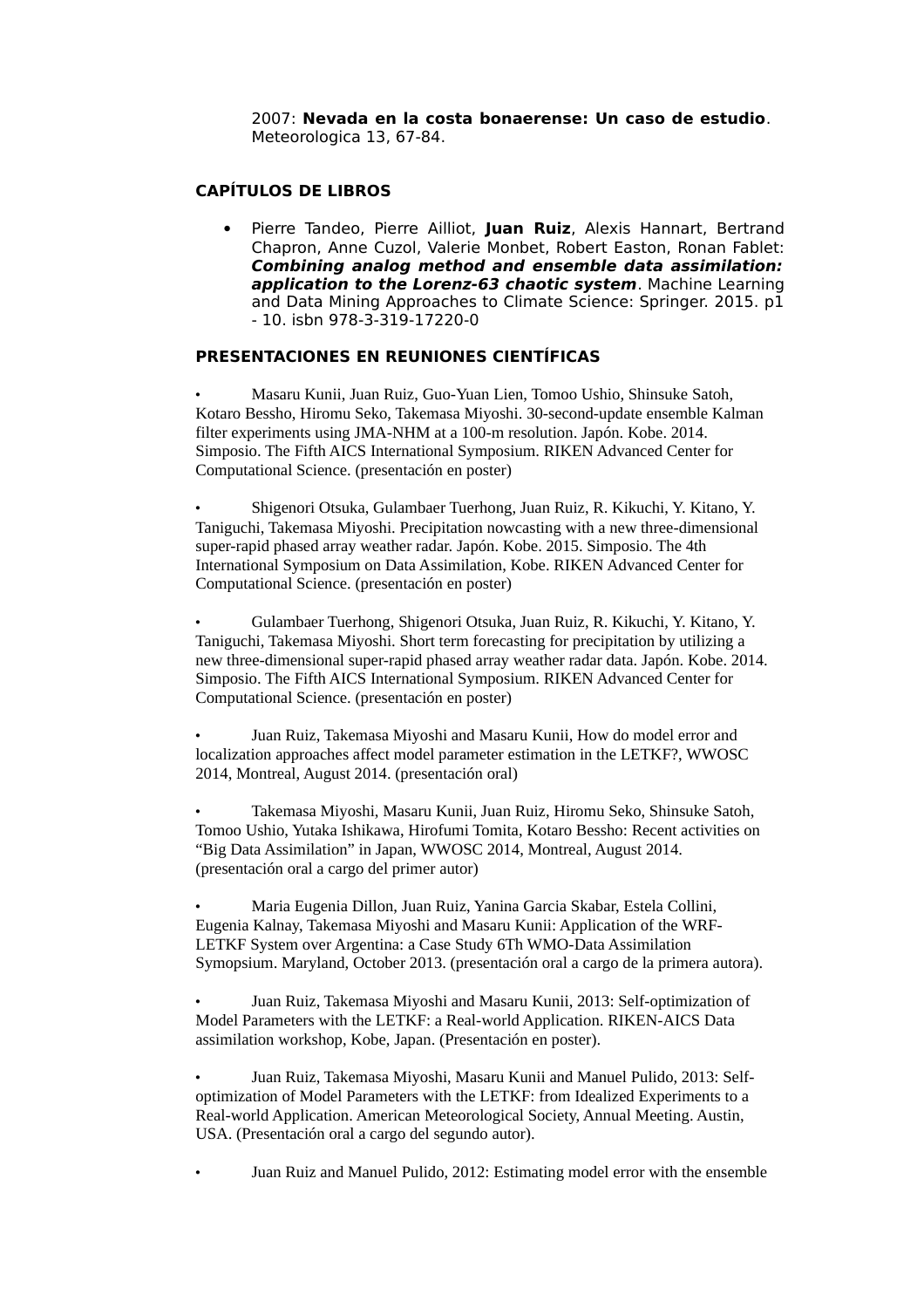Kalman filter. WCRP-SPARC Workshop, Buenos Aires, Argentina. (Presentación oral invitada)

• Juan Ruiz, 2012: Parameter estimation using EnKF. DADA Workshop, Buenos Aires, 15-18 de octubre de 2012. (Presentación oral invitada)

• Juan Ruiz, Mohamed Jardak and Olivier Talagrand 2012: Inter-comparison of ensemble data assimilation schemes with a shallow water equations model. EGU General assembly. (Presentación en poster a cargo del segundo autor)

• Juan Ruiz y Manuel Pulido, 2012: Parameter estimation in the presence of model error. 5Th Ensemble Kalman Filter Workshop. Albany, USA. (presentación en poster)

• Manuel Pulido, Guillermo Scheffler, and Juan Ruiz, 2012: A model independent technique to estimate unresolved gravity wave drag: Evaluation in the Lorenz 96 model. SPARC Data Assimilation Workshop. Socorro, New Mexico. (Presentación oral a cargo del primer autor)

• Aldeco Laura, Juan Ruiz y Celeste Saulo, 2012: Generacion y evaluacion de pronosticos probabilisticos de precipitacion en algunas estaciones de Argentina. XI Congreso Argentino de Meterologia. Mendoza, Argentina. (Presentación en poster y publicación en actas).

• Schonholz Tamara, Juan Ruiz y Celeste Saulo, 2012: Climatologia de nieblas en Ezeiza con enfasis en el ciclo diurno y estacional y caracterizacion de posibles predictores. XI Congreso Argentino de Meterologia. Mendoza, Argentina. (Presentación en poster)

• Juan Ruiz y Manuel Pulido, 2012: Estimacion de parametros utilizando asimilacion de datos: impacto de los errores del modelo. XI Congreso Argentino de Meterologia. Mendoza, Argentina. (Presentación oral y publicación en los anales)

• Juan Ruiz y Olivier Talagrand, 2012: Verificacion de pronosticos por ensambles de trayectorias de ciclones en latitudes medias. XI Congreso Argentino de Meterologia. Mendoza, Argentina. (Presentación oral)

• Patricia Blatter, Manuel Pulido y Juan Ruiz, 2012: Impacto de asimilar observaciones adicionales en el pron'ostico de sistemas convectivos: Un caso de estudio en el norte de Argentina. XI Congreso Argentino de Meterologia. Mendoza, Argentina. (Presentación en poster)

• Juan Ruiz y Manuel Pulido, 2011: Parameter estimation of a convective scheme using ensemble transform Kalman Filter. ECMWF Workshop on Represeting model uncertainty and error in numerical weather and climate prediction models. Reading, UK. (Presentación en poster).

• Juan Ruiz y Manuel Pulido 2011: GCM Parameter Estimation based on ETKF. European Geophysical Union General Assembly. Vienna, Austria. (Presetnación en poster)

• Juan Ruiz y Celeste Saulo 2010: How sensitive are probabilistic precipitation forecasts to the choice of the ensemble generation method. 3rd International Conference on QPE, QPF and Hidrology, Nanjing, China. Organized by the World Meterological Organization. (Presentación en poster y publicación en los anales)

• Lee Byerle, Jan Paegle, Julia Nogues Paegle, Celeste Saulo y Juan Ruiz, 2010: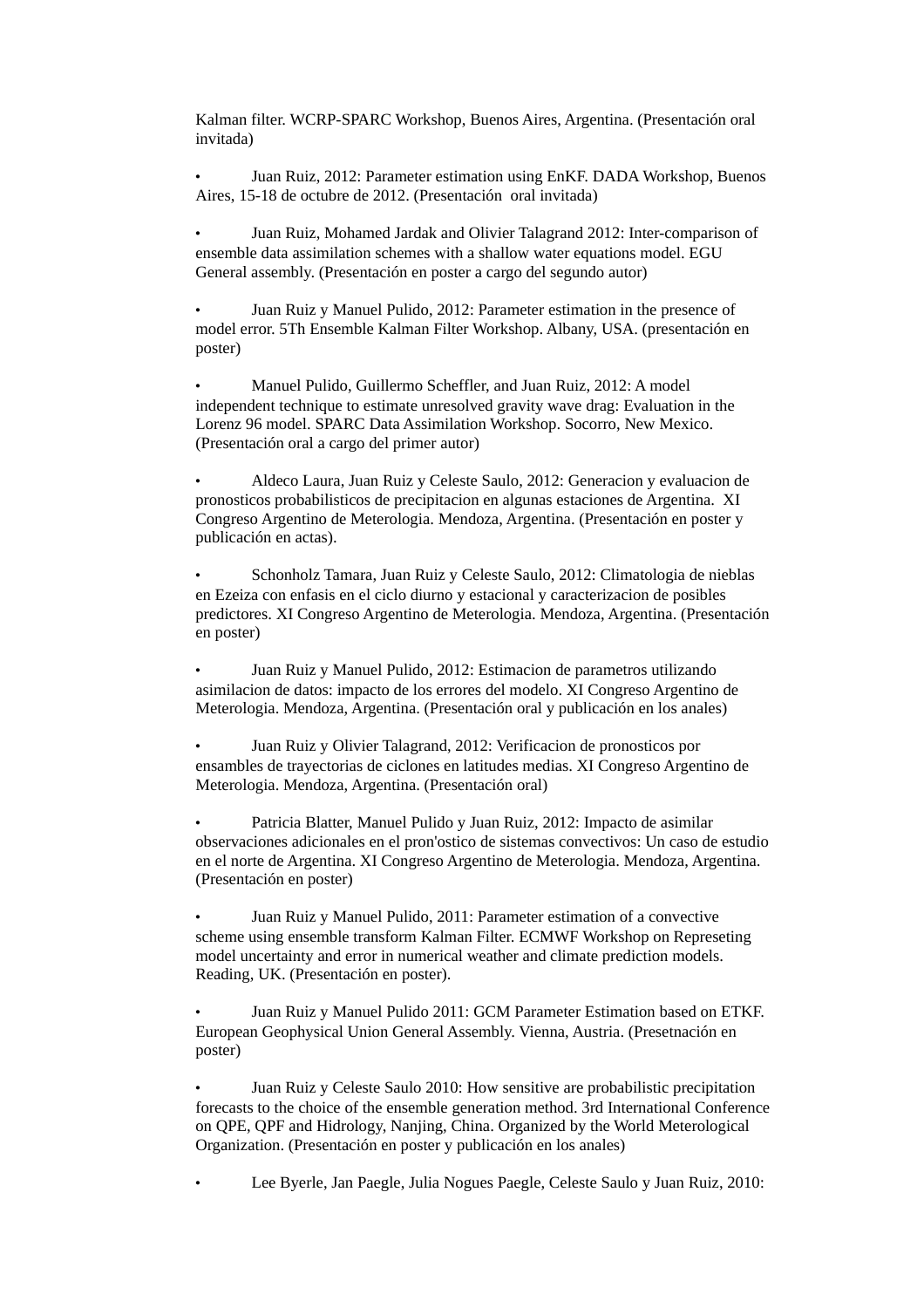Tropical and extratropical forecast sensitivity to subtropical observational enhancement. 29th AMS conference on hurricanes and tropical meteorology. American Meteorological Society, Tucson, USA. (Presentación oral y publicación en los anales)

• Juan Ruiz y Manuel Pulido, 2010: Different approaches for parameter estimation based on Ensemble Transform Kalman Filter using the Lorenz's model. American Geophysical Union, Meeting of the Americas, Foz do Iguazu, Brasil. (Presentación en poster)

• Juan Ruiz y Manuel Pulido, 2010: Estimation of convective scheme parameters in a simplified general circulation model using Local Ensemble Transform Kalman Filter. American Geophysical Union, Meeting of the Americas, Foz do Iguazu, Brasil (Presentación oral).

• Marcos Saucedo, Claudia Campetella y Juan Ruiz, 2010: Cut off lows over southern South America: Validation of two numerical weather prediction models. American Geophysical Union, Meeting of the Americas, Foz do Iguazu, Brasil (Presentación poster).

• Patricia Blatter, Juan Ruiz y Manuel Pulido, 2010: The impact of deforestation of the Gran Chaco in the precipitation of Gran Chaco and surrounding region. American Geophysical Union, Meeting of the Americas, Foz do Iguazu, Brasil (Presentación poster).

• Juan Ruiz y Celeste Saulo, 2009: Sensibilidad de variables de superficie a la utilización de diferentes parametrizaciones en el modelo WRF: ¿Es posible encontrar la mejor configuración? X Congreso Argentino de Meteorología, XIII Congreso Latinoamericano e Ibérico de Meteorología, Buenos Aires, Argentina. (Presentación poster y publicación en actas).

• Celeste Saulo, Juan Ruiz y Laura Sraibman, 2009: Utilización del modelo numérico WRF para la introducción al modelado numérico de la atmósfera. X Congreso Argentino de Meteorología, XIII Congreso Latinoamericano e Ibérico de Meteorología, Buenos Aires, Argentina. (Presentación poster y publicación en actas).

• Soledad Cardazzo, Juan Ruiz y Celeste Saulo, 2009: Calibración de pronósticos probabilísticos de precipitación en base a promedios Bayesianos: Experimentos utilizando un ensamble multimodelo. X Congreso Argentino de Meteorología, XIII Congreso Latinoamericano e Ibérico de Meteorología, Buenos Aires, Argentina. (Presentación poster y publicación en actas).

• Laura Aldeco, Juan Ruiz y Celeste Saulo, 2009: Aplicación de la técnica de análogos a la generación de pronósticos probabilísticos de precipitación sobre el noreste de la provincia de Buenos Aires. X Congreso Argentino de Meteorología, XIII Congreso Latinoamericano e Ibérico de Meteorología, Buenos Aires, Argentina. (Presentación poster y publicación en actas).

• Juan Ruiz, Celeste Saulo and Eugenia Kalnay, 2009: Probabilistic quantitative precipitation forecast calibration over South America: Experiments with a short range regional ensemble. 2009, 23rd Weather Analysis and Forecasting / 19th Conference on Numerical Weather Prediction. Omaha, Nebraska. (Presentación en poster y publicación en actas)

• Juan Ruiz, Celeste Saulo and Eugenia Kalnay, 2009: Relationship between error and ensemble spread in a regional ensemble forecast system for South America. 9th International Conference on Southern Hemisphere Meteorology and Oceanography. Melbourne, Australia. (Presentación en poster y publicación en actas)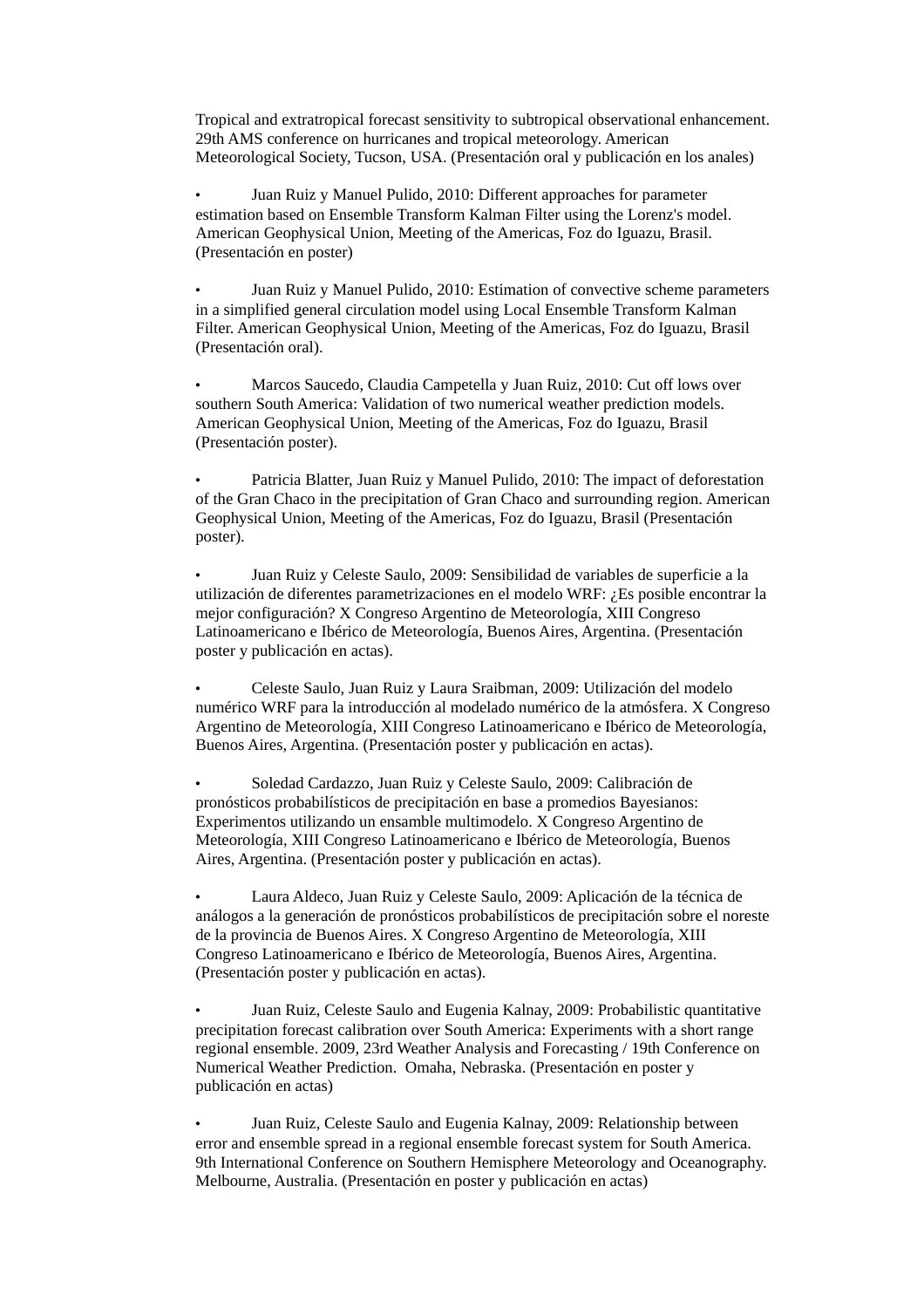• Juan Ruiz, Soledad Cardazzo y Celeste Saulo, 2008: Calibración y verificación de pronósticos probabilísticos para Sudamérica. XV Congreso Brasileño de Meteorología. San Pablo. (Presentación oral y publicación en actas)

• Paloma Borque, Juan Ruiz, Yanina García Skabar, Laura Aldeco, Alejandro Godoy y Matilde Nicolini, 2008: Simulación numérica de un caso real de brisa sobre el Río de la Plata. XV Congreso Brasileño de Meteorología. San Pablo. (Presentación en poster y publicación en actas).

• Juan Ruiz, Celeste Saulo and Eugenia Kalnay, 2006: A Reginal Ensemble Forecast System for Southeastern South America: Preliminary Assessment. 8th International Conference on Southern Hemisphere Meteorology and Oceanography, Foz do Iguaz, Brasil. (Presentación oral y publicación en actas)

• Lorena Ferreira, Celeste Saulo, Juan Ruiz y Marcelo Seluchi, 2006: The Impact of Land Use changes over the low level circulation related to the Northwestern Argentinean Low. 8th International Conference on Southern Hemisphere Meteorology and Oceanography, Foz do Iguazu, Brasil. (Presentación oral y publicación en actas).

• Juan Ruiz, Celeste Saulo, Yanina García Skabar y Paola Salio, 2005: El efecto de la corriente en chorro en capas bajas sobre el sistema convectivo del 19 de diciembre de 2002. IX Congreso Argentino de Meteorología. Buenos Aires, Argentina. (Presentación en poster y publicación en actas)

• Juan Ruiz, Celeste Saulo y Yanina García Skabar, 2005: Interacción entra la circulación y la convección organizada en la región de salida de la corriente en chorro en capas bajas. IX Congreso Argentino de Meteorología. Buenos Aires, Argentina. (Presentación en poster y publicación en actas)

• Juan Ruiz, Eugenia Kalnay y Celeste Saulo, 2005: Aplicación de la técnica de vectores criados a una situación de baja predictabilidad. IX Congreso Argentino de Meteorología. Buenos Aires, Argentina. (Presentación en poster y publicación en actas)

• Paola Salio, Claudia Campetella, Juan Ruiz, Yanina Garcia Skabar y Matilde Nicolini, 2005: Nevada en la costa bonaerense: Un caso de estudio. IX Congreso Argentino de Meteorología. Buenos Aires, Argentina. (Presentación en poster y publicación en actas)

• Juan Ruiz, Carlos Zotelo, Rubén Bejarán y Gustavo Escobar, 2001: Verificación de un pronóstico de temperaturas para la Ciudad de Buenos Aires elaborado con información obtenida de Internet. IX Congreso Latinoamericano e Ibérico de Meteorología y VIII Congreso Argentino de Meteorología. Buenos Aires, Argentina. (Presentación en poster y publicación en actas)

• Ferriera Lorena, Juan Ruiz, Celeste Saulo, 2006: Estudio preliminar de los impactos generados por cambios en el uso de suelo sobre la circulación en niveles bajos de la atmósfera. XI Reunión Argentina de Agrometeorología, La Plata, Argentina. (Presentación en poster y publicación en actas)

# **TESIS**

 **DOCTORADO: Aplicación de los pronósticos por ensambles a la predicción del tiempo a corto plazo sobre Sudamérica**. Directoras: Dra. Celeste Saulo y Dra. Eugenia Kalnay. Calificación: Sobresaliente con mención especial del jurado.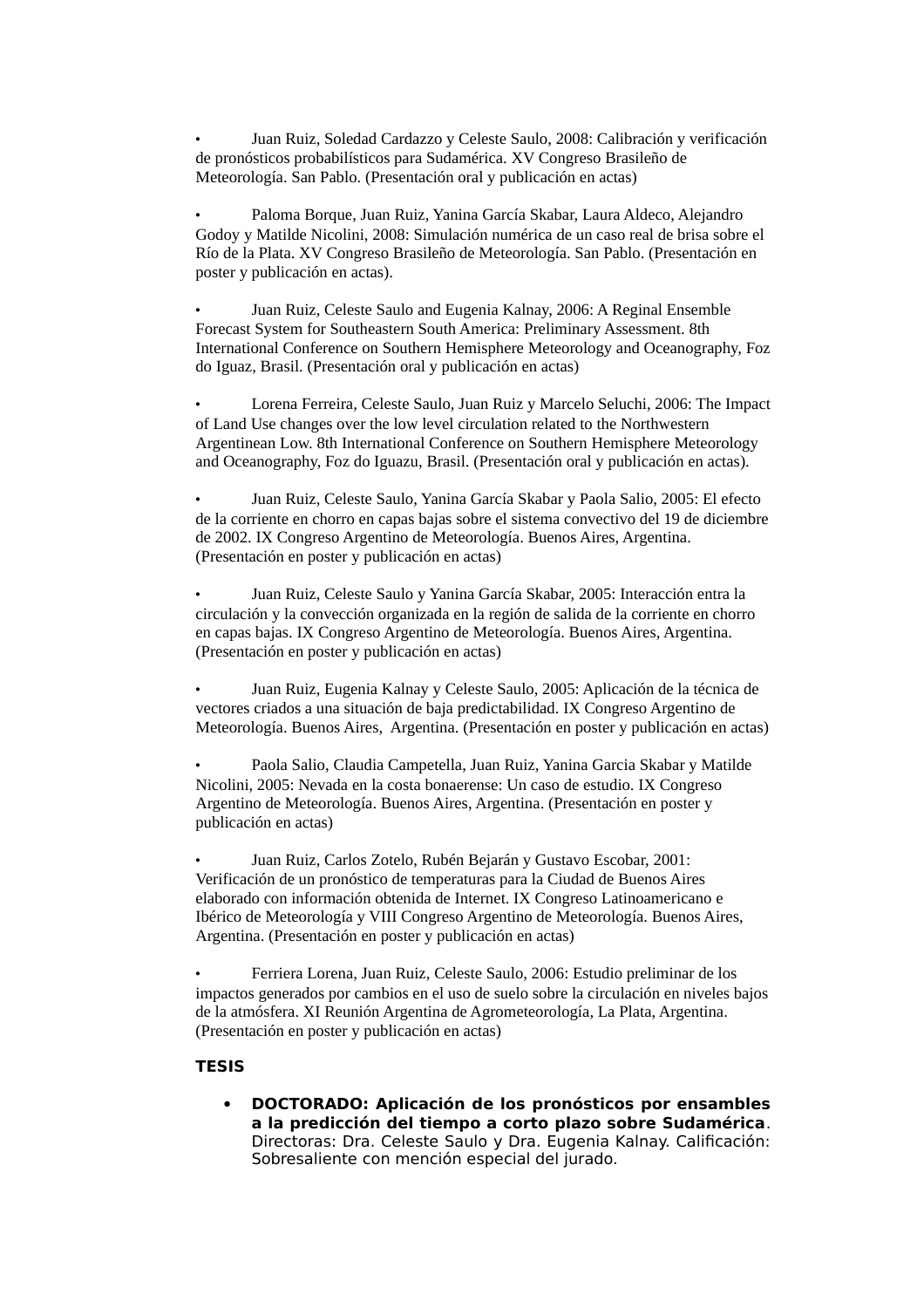**LICENCIATURA: El efecto de la humedad sobre el Jet del Chaco: Un caso de estudio.** (2004) Tesis de Licenciatura presentada en la Universidad de Buenos Aires. Directora: Dra. Celeste Saulo: Calificación: Sobresaliente

# **NOTAS TECNICAS**

- J. Paegle, E. H. Berbery, R. Garreaud, T. Ambrizzi, R. Profirio da Rocha, P. L. Silva Dias, D. Herdies, J. Marengo, M Seluchi, C. Campetella, C. Menendez, M. Nicolini, **J. Ruiz** y C. Saulo. **Modeling Studies Related to SALLJEX.** Clivar Exchanges, Volumen: 9-2004, Número 29, Páginas: 20-22 Editorial: Climate Variability and Predictability (CLIVAR) Internacional Research Programme.
- Jan Paegle, Lee A. Byerle, Celeste Saulo and **Juan Ruiz**, 2007: **Global, Synoptic, and Mesoscale Predictability with Barotropic, Primitive Equation and Euler Models**. Americal Meteorological Society Numerical Weather Prediction meeting.28 de Junio de 2007, Park City, Utah.
- **Juan Ruiz** 2007: **A high resolution, real time experimental forecast for the Río de la Plata: A "Sea-Breeze" case study.** CAS/JSC Working Group in Numerical Experimentation (WGNE) Blue Book. (2 pp).
- **Juan Ruiz,** Ferreira Lorena and Celeste Saulo, 2006: **WRF-ARW Sensitivity to different planetary boundary layer parameterization over South America.** CAS/JSC Working Group in Numerical Experimentation (WGNE) Blue Book. (2 pp).
- **Juan Ruiz** and Celeste Saulo, 2006: **Quantitative Precipitation Forecast Verification over Southeastern South America using CMORPH and Raingauge Interpolated Data**. CAS/JSC Working Group in Numerical Experimentation (WGNE) Blue Book. (2 pp).

# **VINCULACIÓN TECNOLÓGICA**

• Responsable técnico del convenio específico firmado entre el CONICET y CAMMESA para: "Desarrollo de un sistema de pronóstico a corto plazo de potencia eléctrica obtenida a partir de generadores eólicos". Director resonsable: Celeste Saulo. Duración del convenio diciembre 2015-diciembre 2016.

• Participante del equipo técnico de la actividad: "Asistencia Técnica en Meteorología y Climatología orientada a complementar el Plan de Acceso al Espacio", en el marco del Convenio CONAE- CONICET (CIMA). Noviembre 2011-Febrero 2012.

• Participación en el desarrollo y mantenimiento del Pronóstico Operativo Experimental del CIMA/Departamento de Ciencias de la Atmósfera. Esta tarea consiste en la producción y divulgación cotidiana (vía Internet) de pronósticos a 12, 24, 36, 48 y 72 horas en tiempo real, utilizando el modelo regional WRF, adaptado en el CIMA. (http://wrf.cima.fcen.uba.ar/).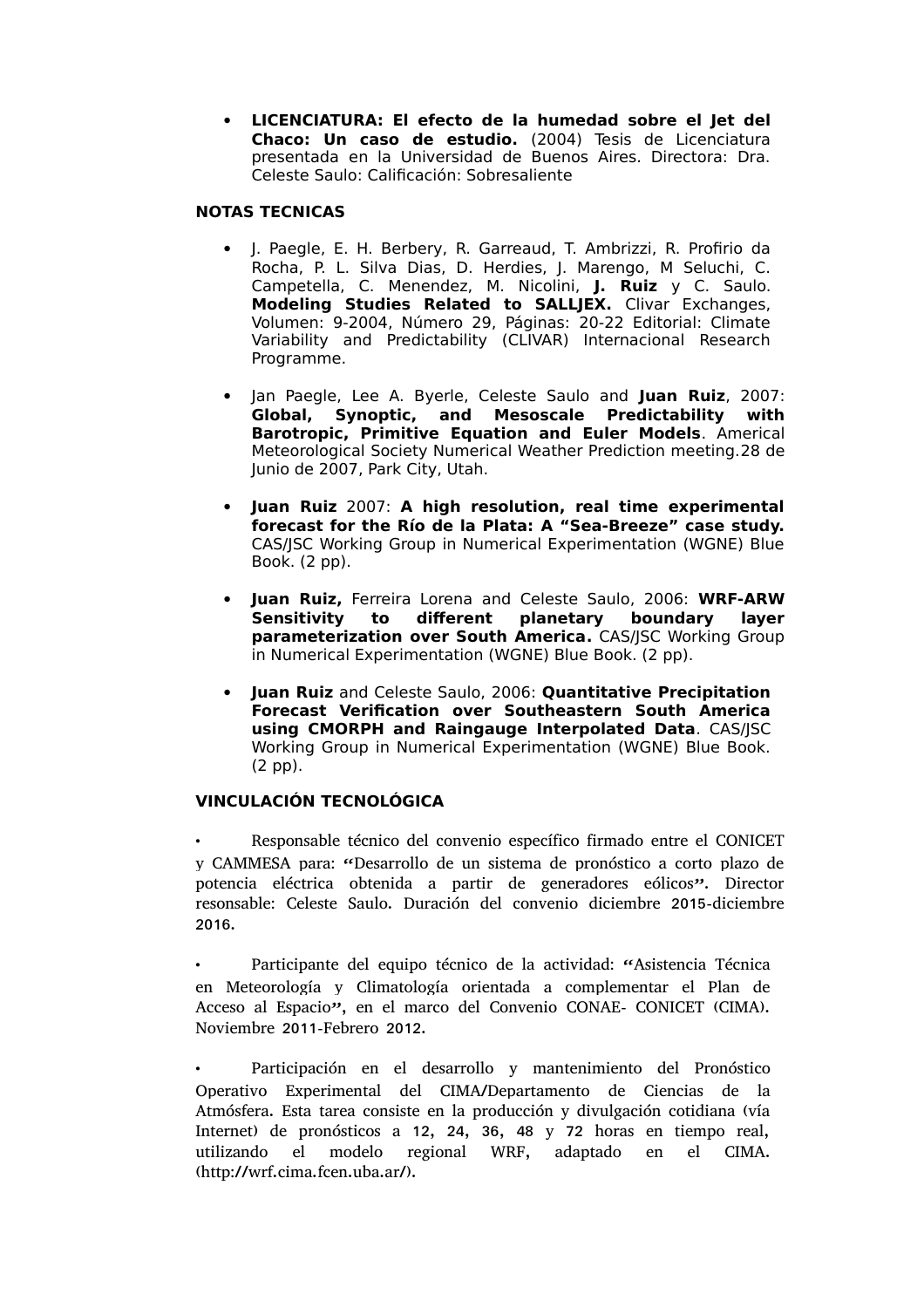# **BECAS**

П

П

 **Beca estímulo** otorgada por la Universidad de Buenos Aires. Directora: Dra Andrea Celeste Saulo. Tema: **El efecto de la humedad sobre el Jet del Chaco**: Un caso de estudio. Lugar de trabajo: Centro de Investigaciones del Mar y de la Atmósfera. Duración original 1 año hasta abril de 2004, luego extendida por 6 meses hasta septiembre de 2004.

П

П

- **Beca doctoral** otorgada por el Consejo de Investigaciones Científicas y Técnicas: Directora: Celeste Saulo, Co-Directora: Eugenia Kalnay. Tema: **Aplicación de la técnica de vectores criados a modelos regionales de pronóstico sobre Sudamérica**. Lugar de Trabajo: Centro de Investigaciones del Mar y la Atmósfera. Inicio de actividades: Abril de 2005.
- **Beca post-doctoral** otorgada por el Consejo de Investigaciones Científicas y Técnicas: Director: Manuel Pulido, Co-Directora: Celeste Saulo. Tema: Estimación de parámetros para la representación de procesos húmedos utilizando asimilación de datos. Lugar de trabajo: Facultad de Ciencias Exactas y Naturales, Universidad Nacional del Noreste. Abril de 2009 a Abril de 2011.
- **Beca post-doctoral Bernarod Houssay,** otorgada por el CONICET y la embadaja de Francia en la Argentina para hacer una estadia post-doctoral en el Laboratoire de Meteorologie Dynamique en Paris, Francia bajo la direccion de Olvier Talagrand.
- **Beca de estudio:** Otorgada por el National Center for Atmospheric Research para asistir al Advance Study Program Summer Colloquia 2006 en Boulder, Colorado entre el 9 y el 21 de Julio de 2006.

# **CURSOS Y VIAJES DE ESTUDIO REALIZADOS**

- **Intensive Course on Data Assimilation**, 27 de octubre al 7 de noviembre de 2008. Buenos Aires. Organizadores: Dra. Eugenia Kalnay y Dra. Celeste Saulo.
- **Curso de acerca de la técnica CHAC:** Presentado por Jean-Philippe Boulanger (IRD) y Ariel D'Onofrio (UBA). 20 al 22 de Agosto de 2008, Buenos Aires. (24 horas de duración)
- **El Clima y su Variabilidad en América del Sur**, materia de postgrado dictada durante el segundo cuatrimestre de 2003 por el Dr. Vicente Barros y el Dr. Hugo Berbery. (Puntaje asignado: 5 puntos)
- **Principios y aplicaciones de los sensores remotos instalados en distintos satélites**. Dictada en el primer cuatrimestre del año 2005 por la Dra. Inés Velasco y el Lic. Alberto Flores. (Puntaje asignado: 5 puntos)
- **Short Course on Convectively Cupled Ecuatorial Waves**.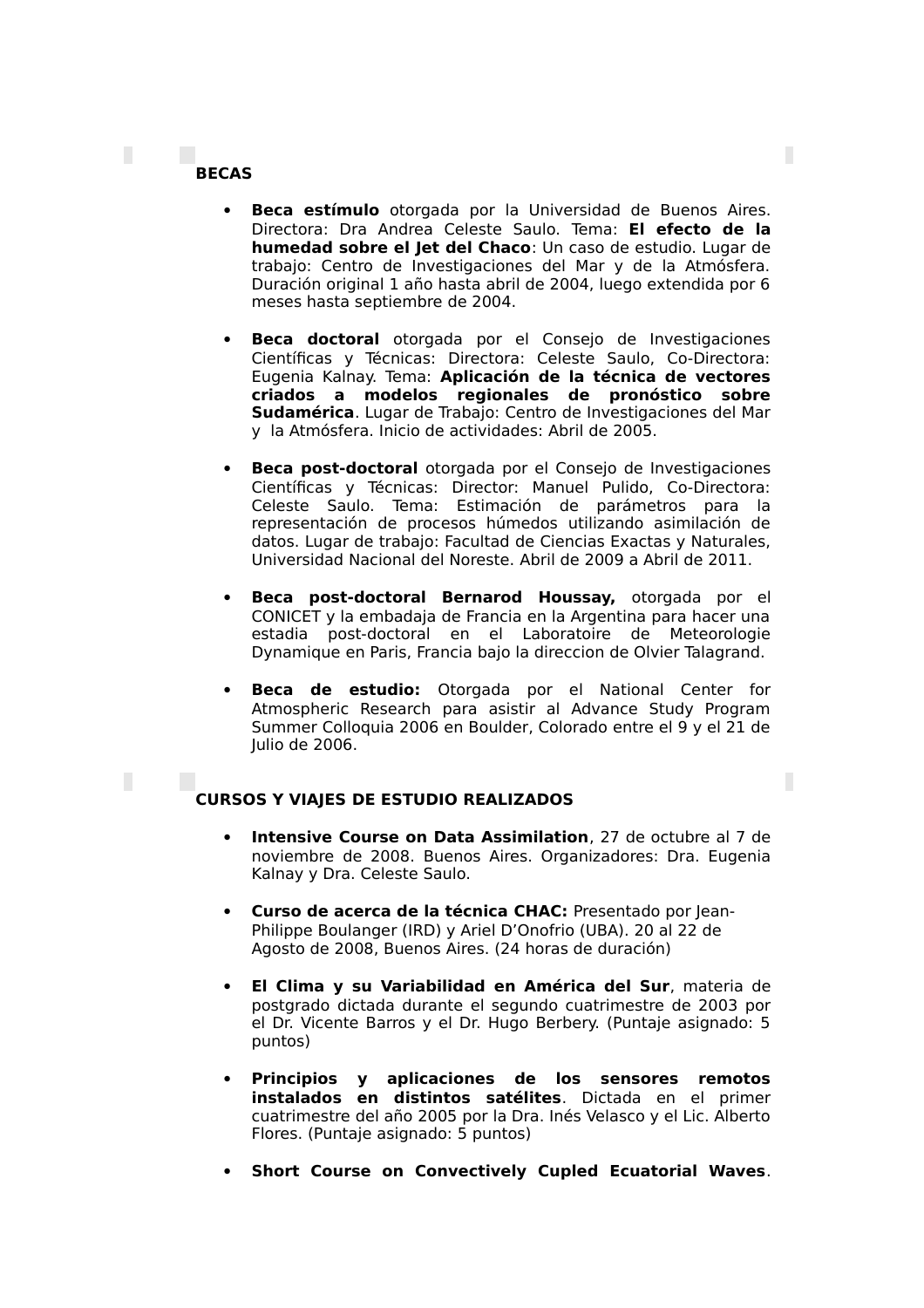Dictado durante el primer cuatrimestre de 2006 por el Dr. George Kiladis y la Dra. Carolina Vera. (Puntaje asignado: 2 puntos)

- **The interdisciplinary science of climate change:** Dictado durante el primer cuatrimestre de 2007: Basic Elements. Dictado por el Dr. Isidoro Orlanski, la Dra Carolina Vera y la Dra. Silvina Solman.
- **Viaje de estudio:** Objetivo**: Entrenamiento en la aplicación de la técnica de vectores criados para su posterior aplicación a estudios de predictabilidad en Sudamérica**. Lugar de trabajo: Departamento de Meteorología de la Universidad de Maryland. Dirección: Dra. Eugenia Kalnay y Dr. Istvan Szunyogh. Duración: 1 mes, financiado por la U. de Maryland.
- **Curso/Viaje de estudio:** Advanced Study Program Summer Colloquia 2006: **The Challenge of Convective Forecasting: "Predictability does not necessarily imply ability to predict",** Julio 10-21, 2006, Boulder, Colorado.
- **Curso/Viaje de estudio: WRF-ARW User´s tutorial**, Julio 24- 28 2006, Boulder Colorado.
- **Radares Meteorológicos**: Curso de 50 horas de duración dictado por el Prof. Iztar Zawadski. investigador del Mc Gill University, Canadá. Buenos Aires, noviembre de 2001.
- **Matlab & Practical Applications on Climate Variability Studies**: Dictado por Enrico Scoccimaro (INGV) en el Departamento de Ciencias de la Atmósfera y los Océanos- FCEyN-Universidad de Buenos Aires.
- **Seminario-Taller Desertificación: Indicadores Generales con Énfasis en la Percepción Remota**. Dictado por el Dr Vitor Celso de Carvalho (INPE-Brasil) y Msc. Francisco D. Maldonado (UNSJ-Argentina).
- **Curso de Preparación para el Experimento SALLJEX. Observaciones Globo Piloto** Dictado por la Dra. Paola Salio y la Lic. Lorena Ferreira entre septiembre y octubre de 2002 en la FCEyN, Ciudad Universitaria.

П

# **PREMIOS OTORGADOS**

П

- Diploma de honor otorgado por la Universidad de Buenos Aires.
- Premio al profesional joven (2009) otorgado por el Centro Argentino de Meteorólogos.
- Premio al investigador joven (2010) otorgado por la organización Meteorológica Mundial.

**ACTUACION COMO EVALUADOR**